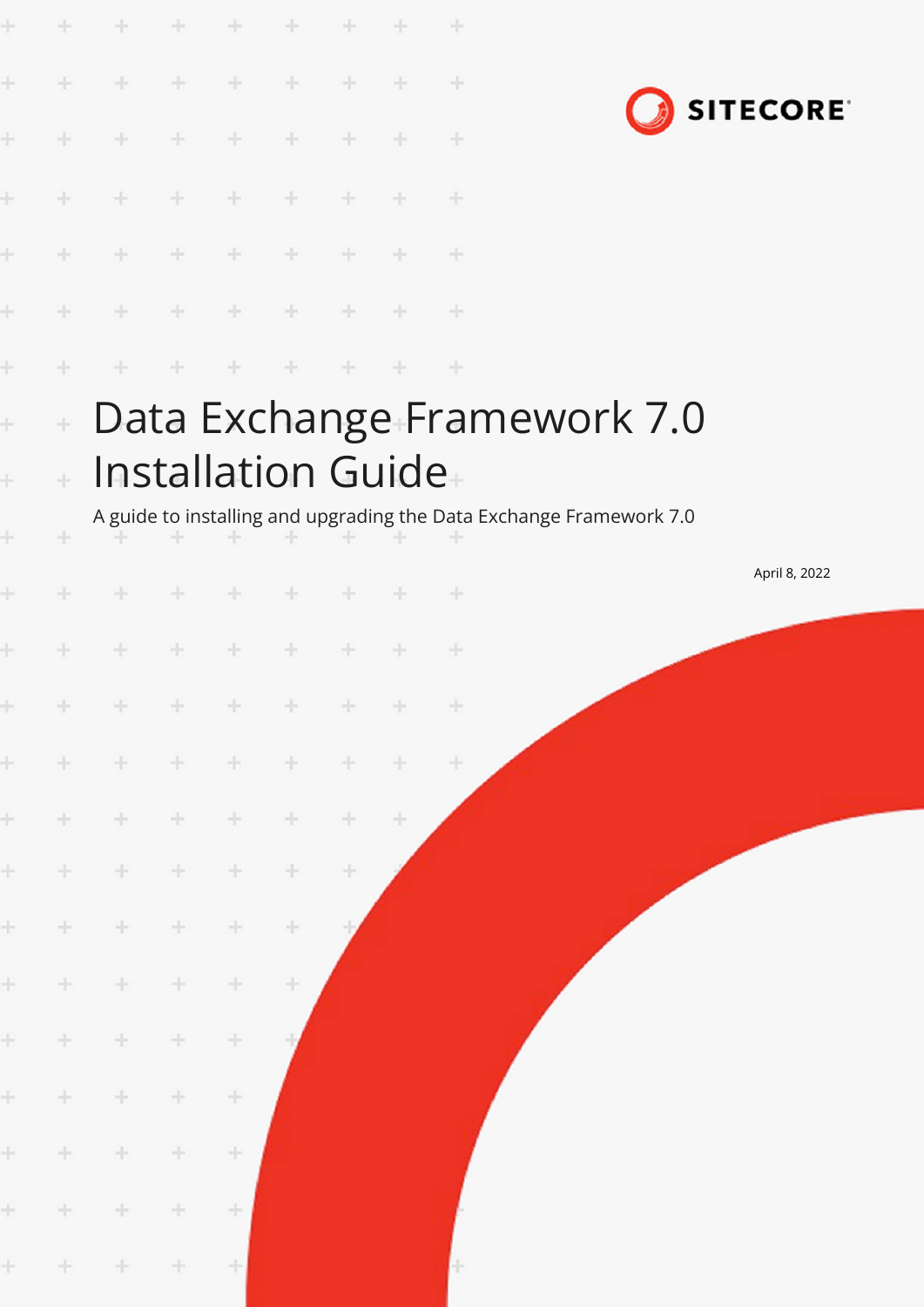

# **Table of Contents**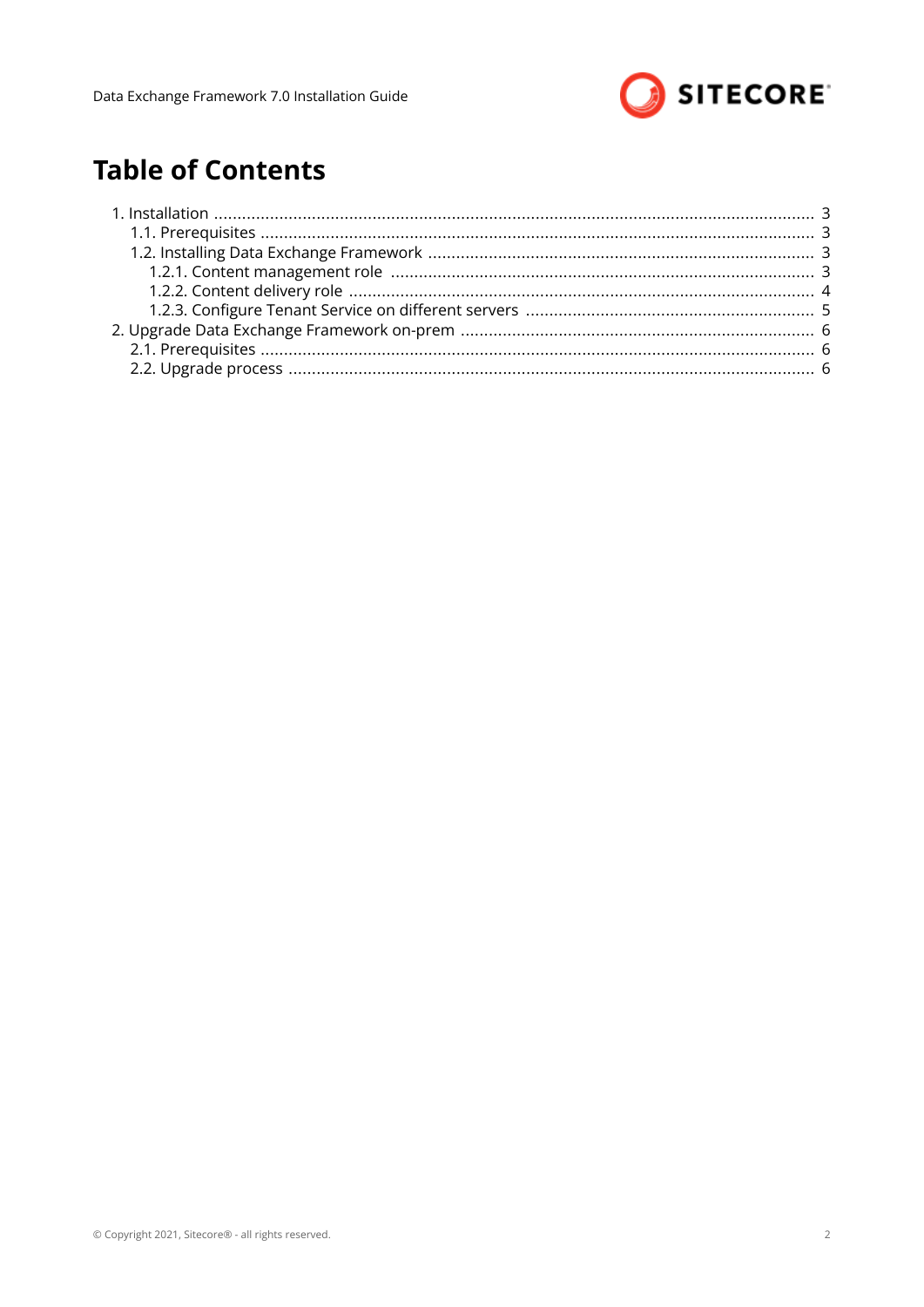

# <span id="page-2-0"></span>**1. Installation**

This chapter guides you through the process of installing Data Exchange Framework (DEF). The DEF installation installs the following:

- Data Exchange Framework 7.0
- Tenant Service 7.0
- Save action for Experience Forms 7.0
- Activity for Marketing Automation 7.0.

## **NOTE**

For information on how to configure and use Tenant Service, Save action for Experience Forms, and Activity for Marketing Automation, please refer to the [Sitecore](https://doc.sitecore.com/developers) [developer documentation.](https://doc.sitecore.com/developers)

## **1.1. Prerequisites**

To upgrade to Data Exchange Framework 7.0 you must:

- have Sitecore 10.2 installed
- [download](https://dev.sitecore.net/Downloads/Data_Exchange_Framework/7x/Data_Exchange_Framework_700.aspx) the Data Exchange Framework 7.0 software package.

## **NOTE**

If you need to install the Data Exchange Framework (DEF) on an earlier version of Sitecore, you can find all the DEF versions on the [Sitecore download page](https://dev.sitecore.net/Downloads/Data_Exchange_Framework.aspx).

# **1.2. Installing Data Exchange Framework**

This section describes how to install Data Exchange Framework on your Sitecore servers.

## **1.2.1. Content management role**

Typically, data synchronization runs on a content management (CM) server. This requires the entire Data Exchange Framework product to be installed.

To install the Data Exchange Framework on the CM server:

1. In Sitecore, open the Installation Wizard.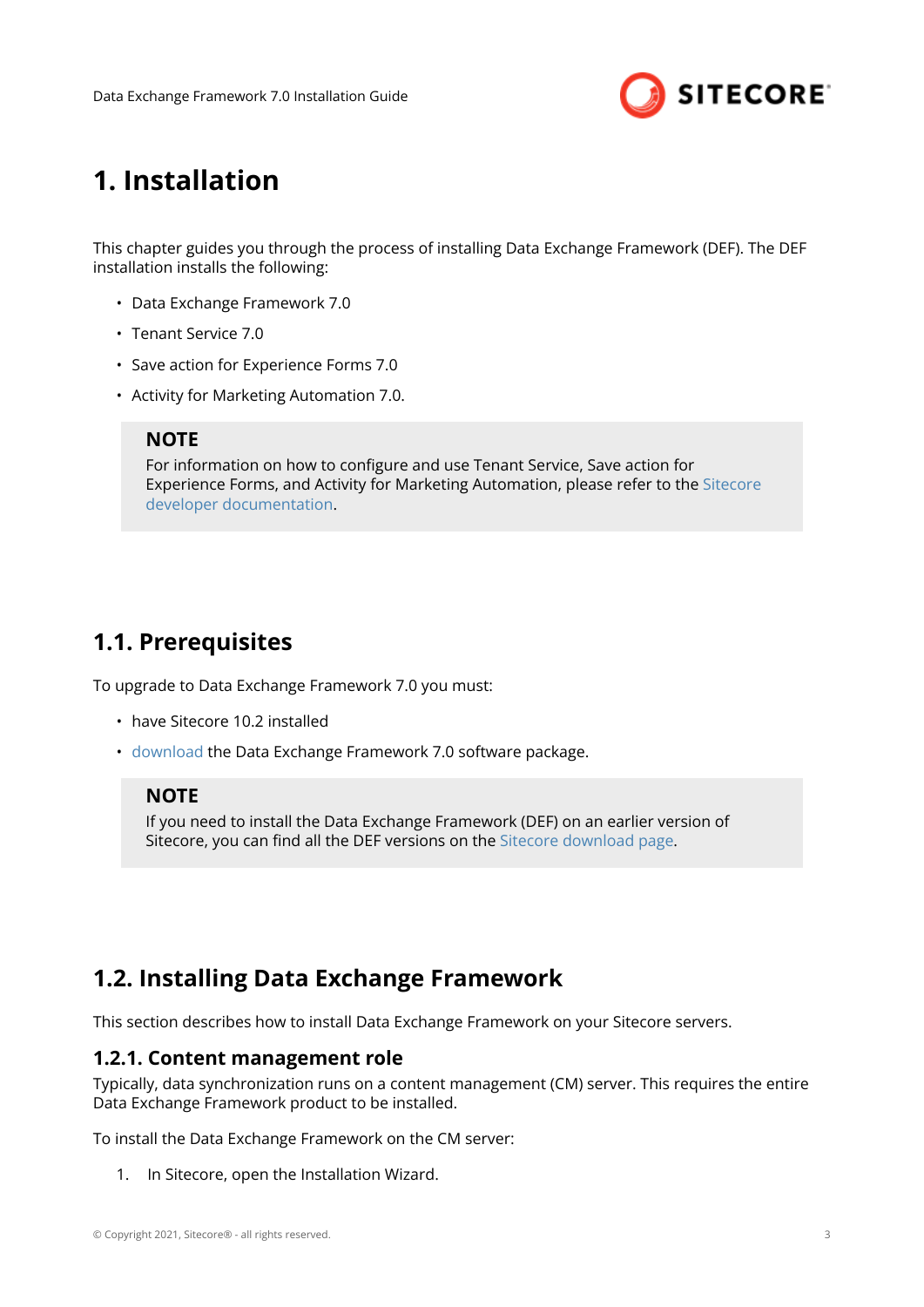

- <span id="page-3-0"></span>2. Install the Data Exchange Framework package.
- 3. Before you close the Installation Wizard, select **Restart Server**.

#### **NOTE**

You need to restart the Sitecore Server in order to force Sitecore to build/ convert the xDB Collection Model as Sitecore items.

4. To confirm the module was installed, open the Content Editor and verify that the /sitecore/ system/Data Exchange item is present.



## **1.2.2. Content delivery role**

In most cases, you will not run data synchronization on your Sitecore content delivery (CD) servers. However, the CD servers use the data that is synchronized. You must therefore install parts of Data Exchange Framework (DEF) on all your CD servers.

## **Requirements**

Before installing DEF on a CD server, you must:

• install DEF on your Content Management server.

#### **Installing DEF on a content delivery server**

Since there is no installation interface on a CD server, you must deploy the necessary .dat files manually.

#### **NOTE**

Starting with DEF 7.0, DEF items are provided as .dat files, in line with Sitecore items as resources introduced in Sitecore 10.2.

To deploy the files: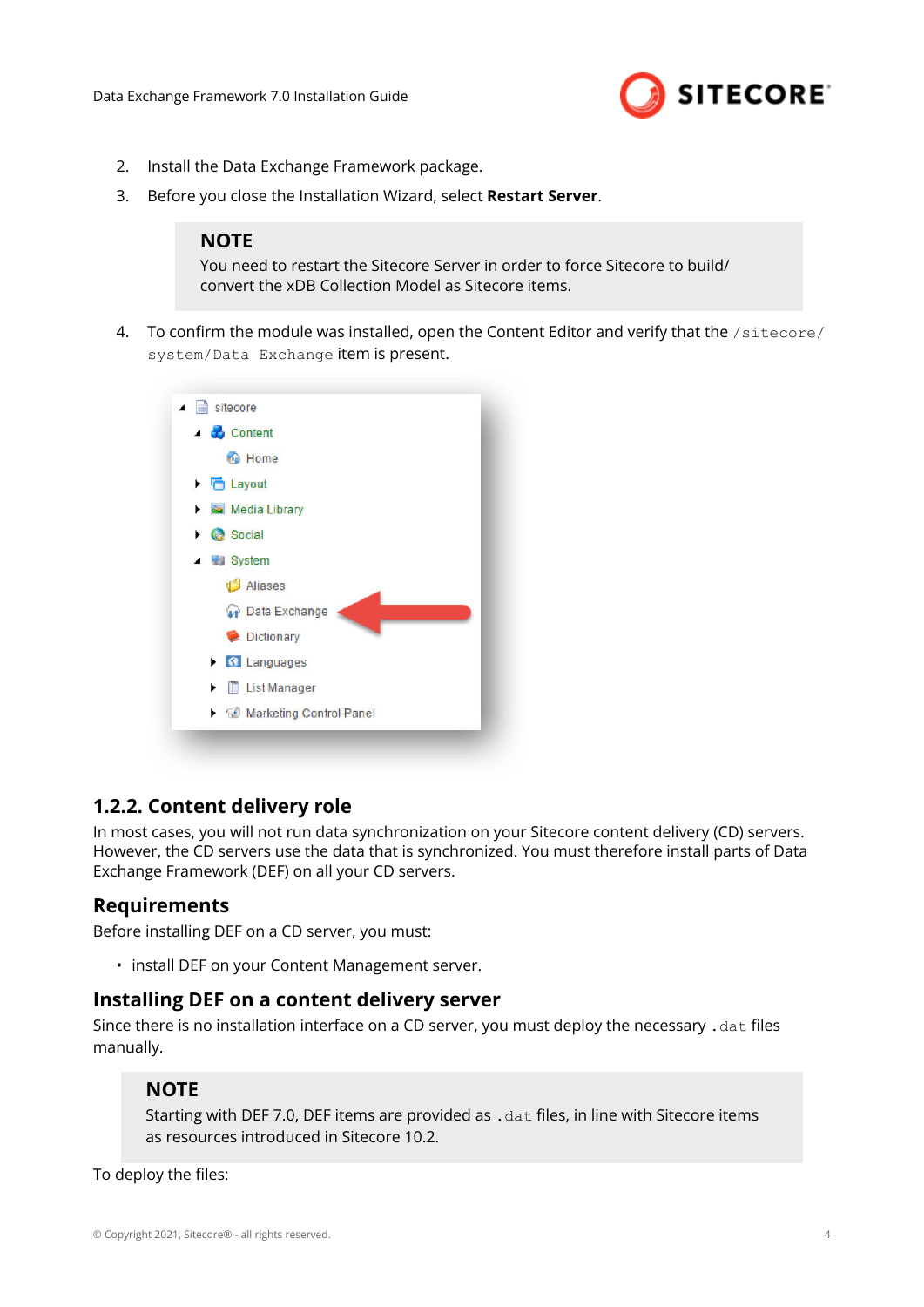

- <span id="page-4-0"></span>1. On the content management (CM) instance, in the sitecore modules/items/folder, copy all database folders, that is core, master and web, and paste them to the content delivery (CD) instance, following the same folder structure. Once you have copied the folders, on the CD instance, the sitecore modules/ items folder should contain three <db type>/items.<db type>.dat files, one for each database type. For example: items/core/items.core.def.dat, items/master/ items.master.def.dat, and items/web/items.web.def.dat.
- 2. Restart the CD server.

## **1.2.3. Configure Tenant Service on different servers**

If you have the Tenant Service installed on a different server than your Sitecore content management server, you must enable communication between the two servers:

- 1. On your Sitecore Content Management server, in the \App\_Config\Sitecore\Services.Client\ folder, open the Sitecore.Services.Client.config file.
- 2. Locate the following setting:

```
<setting name="Sitecore.Services.SecurityPolicy" value="Sitecore.Services.Infrastructure.We
b.Http.Security.ServicesLocalOnlyPolicy,Sitecore.Services.Infrastructure"/>
```
#### Change the setting to:

<setting name="Sitecore.Services.SecurityPolicy" value="Sitecore.Services.Infrastructure.We b.Http.Security.ServicesOnPolicy,Sitecore.Services.Infrastructure"/>

The [Sitecore ItemService](https://doc.sitecore.com/en/developers/102/sitecore-experience-manager/the-itemservice.html) service provides you with an API to read Sitecore items remotely. For example, the Tenant Service needs the ItemService to read the configuration.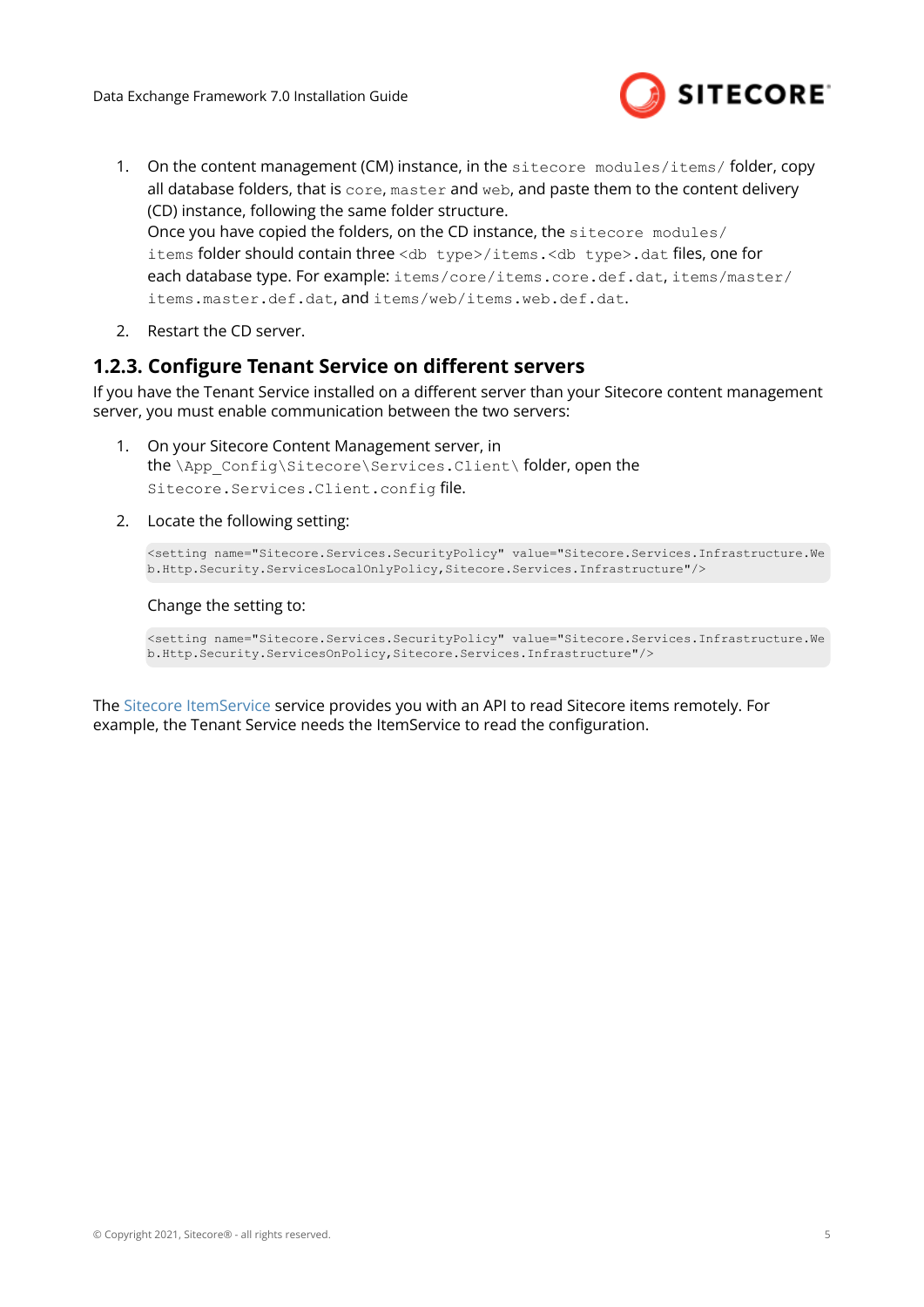

# <span id="page-5-0"></span>**2. Upgrade Data Exchange Framework on-prem**

How to upgrade Data Exchange Framework in an on-prem Sitecore installation.

Starting with Sitecore Experience Platform (SXP) version 10.2, you can upgrade from any previous Data Exchange Framework (DEF) version directly to DEF version 7.0.

## **IMPORTANT**

Starting with Sitecore 10.2, you must perform any module upgrade, including the DEF connector module, as part of the overall Sitecore upgrade process.

Instructions in this guide assume you are upgrading Sitecore from a previous release to Sitecore 10.2 and DEF 7.0.

# **2.1. Prerequisites**

Before you can upgrade DEF to version 7.0, you must:

- Review the [Upgrade Guide for Sitecore Experience Platform](https://dev.sitecore.net/Downloads/Sitecore_Experience_Platform.aspx) for SXP 10.2 as you must perform module upgrades, such as the DEF upgrade, as part of the overall Sitecore upgrade process.
- Create backups of your current Sitecore databases.
- Create a backup copy of Sitecore folders under wwwroot (for your current Sitecore instance).

# **2.2. Upgrade process**

To upgrade DEF, you must

- Clean up your Sitecore databases.
- Install the new version of DEF on top of the old version.

Database clean-up is a one-time operation that you must perform when you upgrade from a previous version of Data Exchange Framework (DEF).

#### **NOTE**

In Sitecore 10.1 and earlier, DEF items were stored in the databases. Starting with Sitecore 10.2 DEF items are stored as resources instead.

#### To upgrade DEF: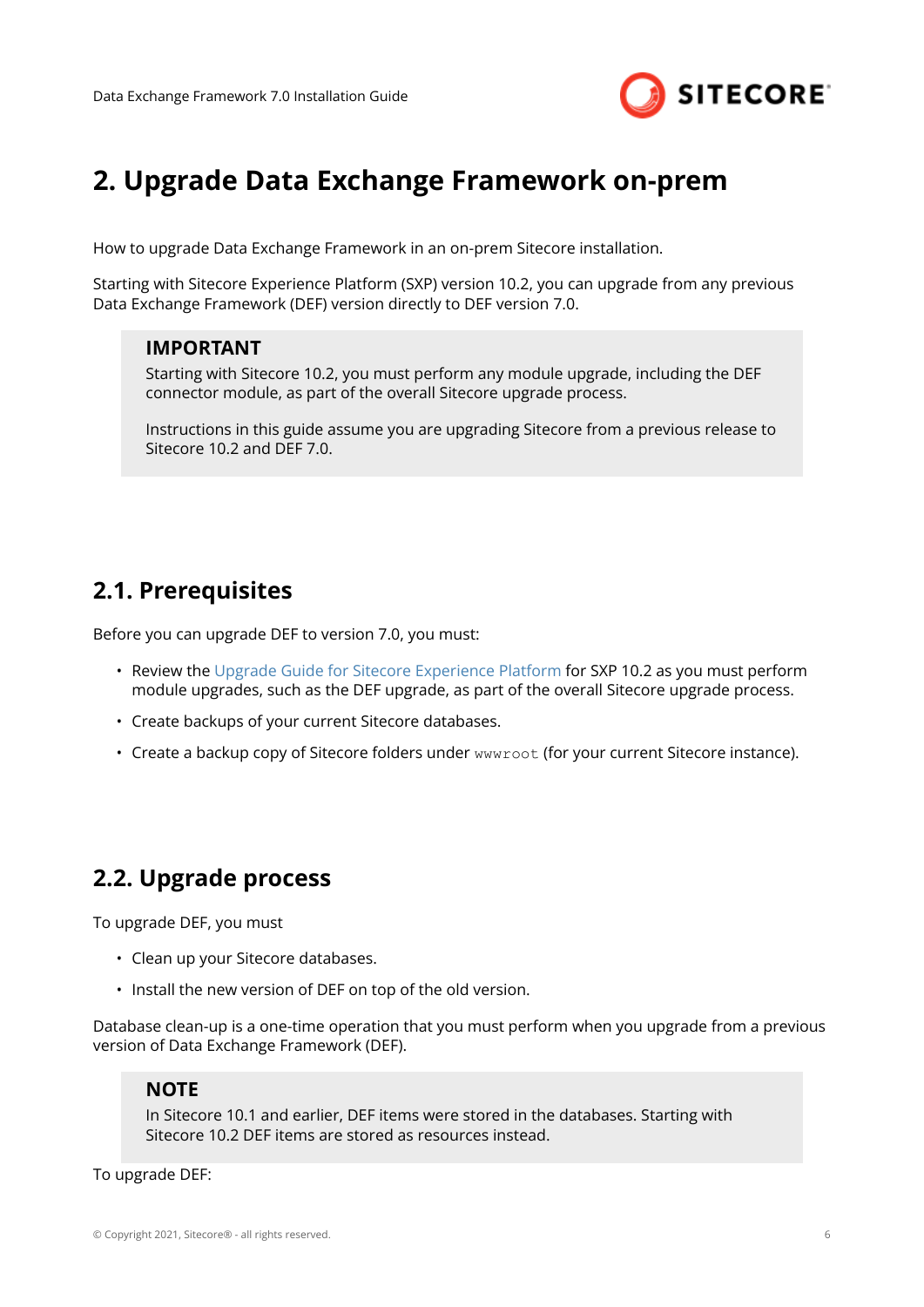

- 1. Follow the Sitecore 10.2.0 *[Upgrade Guide for Sitecore Experience Platform](https://dev.sitecore.net/Downloads/Sitecore_Experience_Platform.aspx)* to install and set up the [Sitecore.UpdateApp tool.](https://dev.sitecore.net/Downloads/Sitecore_UpdateApp_Tool)
- 2. [Download](https://dev.sitecore.net/Downloads/Resource files for Modules/) the Data Exchange Framework Upgrade resources package, and extract it to a local directory, keeping the folder structure intact.
- 3. Navigate to the Data Exchange Framework Upgrade resources.1.0.0\<version>\Data\Items folder for the version you are upgrading from. Copy the .dat files that are included in the *core*, *master*, and *web* folders to the corresponding folder paths under \Sitecore.UpdateApp\. For example:
	- Copy the Data\Items\core\items.core.def.dat file, and paste it in the \Sitecore.UpdateApp\Data\Items\core folder.
	- Copy the Data\Items\master\items.master.def.dat files and paste it in the \Sitecore.UpdateApp\Data\Items\master folder.
	- Copy the Data\Items\web\items.web.def.dat file, and paste it in the \Sitecore.UpdateApp\Data\Items\web folder.

#### **NOTE**

Each folder under the path \Sitecore.UpdateApp\Data\Items\ now contains two files, that is, the file you just copied and the items.<master/web/core>.dat file.

- 4. Open the Data Exchange Framework Upgrade resources 1.0.0\<version>\Data\ folder.
- 5. In the *Data* folder, navigate to the Items\core\localization folder, copy all the .dat files, and paste them in the \Sitecore.UpdateApp\Data\Items\core\localization folder.
- 6. In the *Data* folder, navigate to the Items\master\localization folder, copy all the .dat files, and paste them in the \Sitecore.UpdateApp\Data\Items\master\localization folder.
- 7. In the *Data* folder, navigate to the Items\web\localization folder, copy all the .dat files, and paste them in the \Sitecore.UpdateApp\Data\Items\web\localization folder.
- 8. In the Sitecore. UpdateApp\App\_config folder, update the ConnectionStrings.config file with the connections to your databases. If you do not have a security database, use the connection to the core database for the security connection string.

## **NOTE**

If you have more than one Web database, you must repeat Step 8 for every Web database.

You must update the connection string to each Web database as you run the tool, and not change the connection strings to the other databases.

9. Follow the steps in the *Upgrade Guide for Sitecore Experience Platform* to run the update tool. Check the logs in the  $Data\log s$  folder for detailed information about any modified items